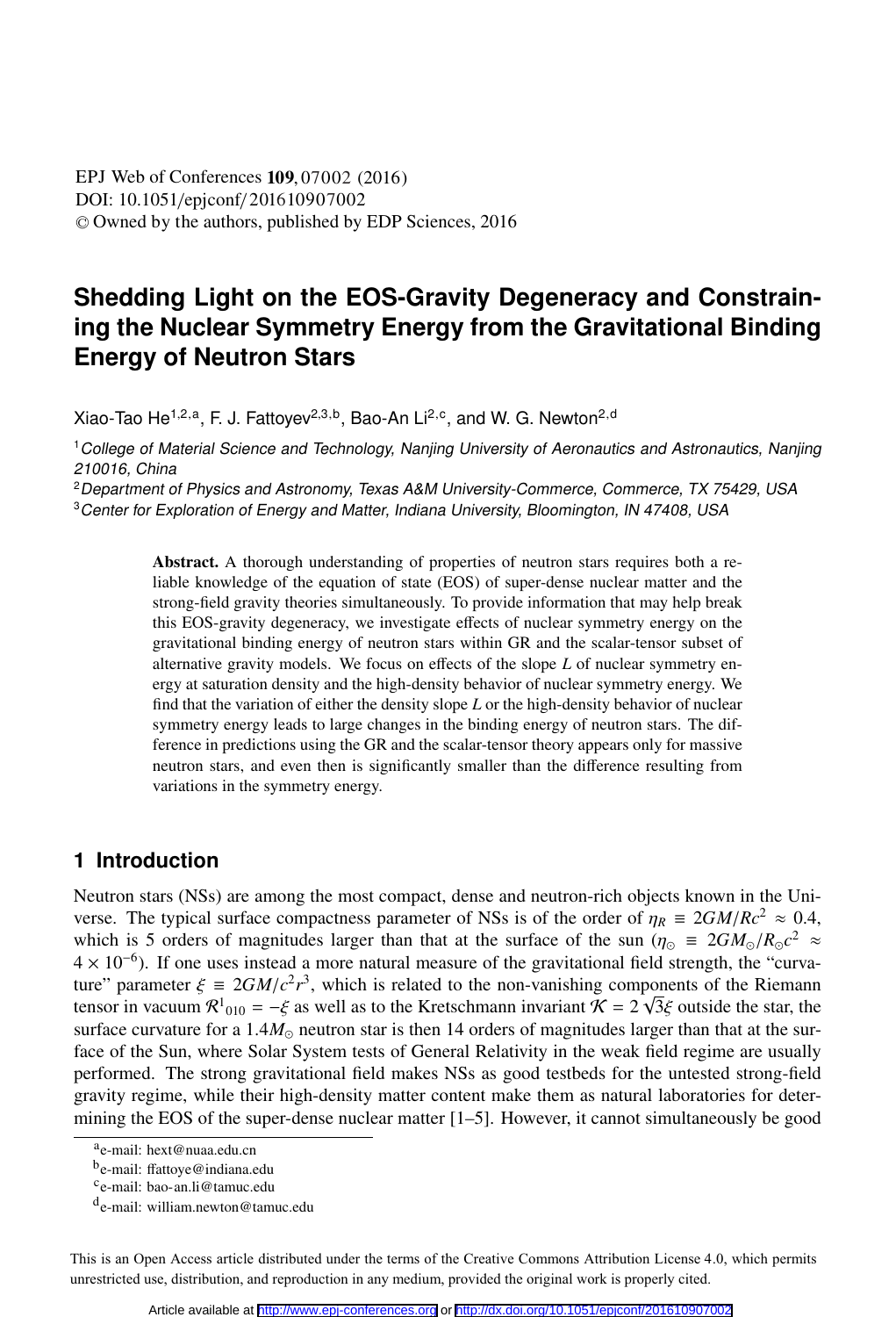testing ground for both. There is a possible degeneracy between the models of the neutron-star matter EOSs and models of gravity applied to describe their properties. How to break this degeneracy is a longstanding problem to which many recent studies have been devoted (see e.g., [4–18]). This talk is based on the work originally published in Ref. [19]. Here we present our analyses of the extent to which a EOS-Gravity degeneracy exists when models of gravity are limited to classical GR and Scalar-Tensor (ST) theories, while variations of the EOS appear as a result of variation of the slope *L* of the nuclear symmetry energy at saturation density or the high-density behavior of the nuclear symmetry energy. We find that the variation of either the density slope *L* or the high-density behavior of nuclear symmetry energy within their uncertainty ranges lead to significant changes in the binding energy of NSs. In particular, the variations are significantly greater than those that result from ST theories of gravity, leading to the conclusion that within those subset of gravity models, measurements of neutron star properties constrain mainly the EOS. Further investigations demonstrate that only EOSs with the soft symmetry energy at high-density are consistent with constraints on the gravitational binding energy of PSR J0737-3039B.

#### **2 The Equation of State of Nuclear Matter**

In general, the EOS of neutron-rich nucleonic matter can be expressed in terms of the binding energy per nucleon in asymmetric nuclear matter of isospin asymmetry  $\alpha = (\rho_n - \rho_n)/\rho$  as  $E(\rho, \alpha) = E_0(\rho) +$  $S(\rho)\alpha^2 + O(\alpha^4)$ , where  $E_0(\rho)$  is the binding energy per nucleon in symmetric nuclear matter ( $\alpha = 0$ ),  $S(\rho)$  is the nuclear symmetry energy, and  $\rho = \rho_n + \rho_p$  is the total baryon density with  $\rho_n$  ( $\rho_p$ ) being the neutron (proton) density. The EOS can further be characterized in terms of bulk nuclear properties by expanding both  $E_0(\rho)$  and  $S(\rho)$  in Taylor series around nuclear saturation density  $\rho_0 = 0.16$  fm<sup>-3</sup>, i.e.,  $E_0(\rho) = B_0 + \frac{1}{2}K_0\chi^2 + O(\chi^3)$  and  $S(\rho) = J + L\chi + \frac{1}{2}K_{sym}\chi^2 + O(\chi^3)$ , where  $\chi \equiv (\rho - \rho_0)/3\rho_0$  quantifies the deviations of the nuclear density from its saturation value. Terrestrial experimental nuclear data the deviations of the nuclear density from its saturation value. Terrestrial experimental nuclear data such as the ground state properties of finite nuclei and energies of giant resonances tightly constrain the binding energy at saturation  $B_0$  and the nuclear incompressibility coefficient  $K_0$ , hence constrain the EOS of symmetric nuclear matter  $E_0(\rho)$ . Whereas the symmetry energy at saturation *J* is more or less known, its density slope *L* is largely unconstrained, and the overall behavior of the symmetry energy at supra-saturation densities is quite uncertain.



.

Figure 1. (color online). Density dependence of the nuclear symmetry energy: the solid black line corresponds to the symmetry energy predictions in SkIU-FSU, the dashed black line corresponds to the original IU-FSU model, the dotted red and dash-dotted blue lines are symmetry energy predictions in the IU-FSU-like models with density slope  $L = 60.0 \text{ MeV}$ (IU-FSU<sup>1</sup>) and  $L = 100.0$  MeV (IU-FSU<sup>2</sup>), respectively. Figure is taken from Ref. [19].

For our base models we use two recently established EOSs for neutron-rich nucleonic matter within the IU-FSU Relativistic Mean Field (RMF) and the SkIU-FSU Skyrme-Hartree-Fork (SHF) models  $[20-22]$ . The slope of the symmetry energy at saturation for these models is  $L = 47.2$  MeV. While the density dependence of symmetry energy  $S(\rho)$  at subsaturation densities is almost identical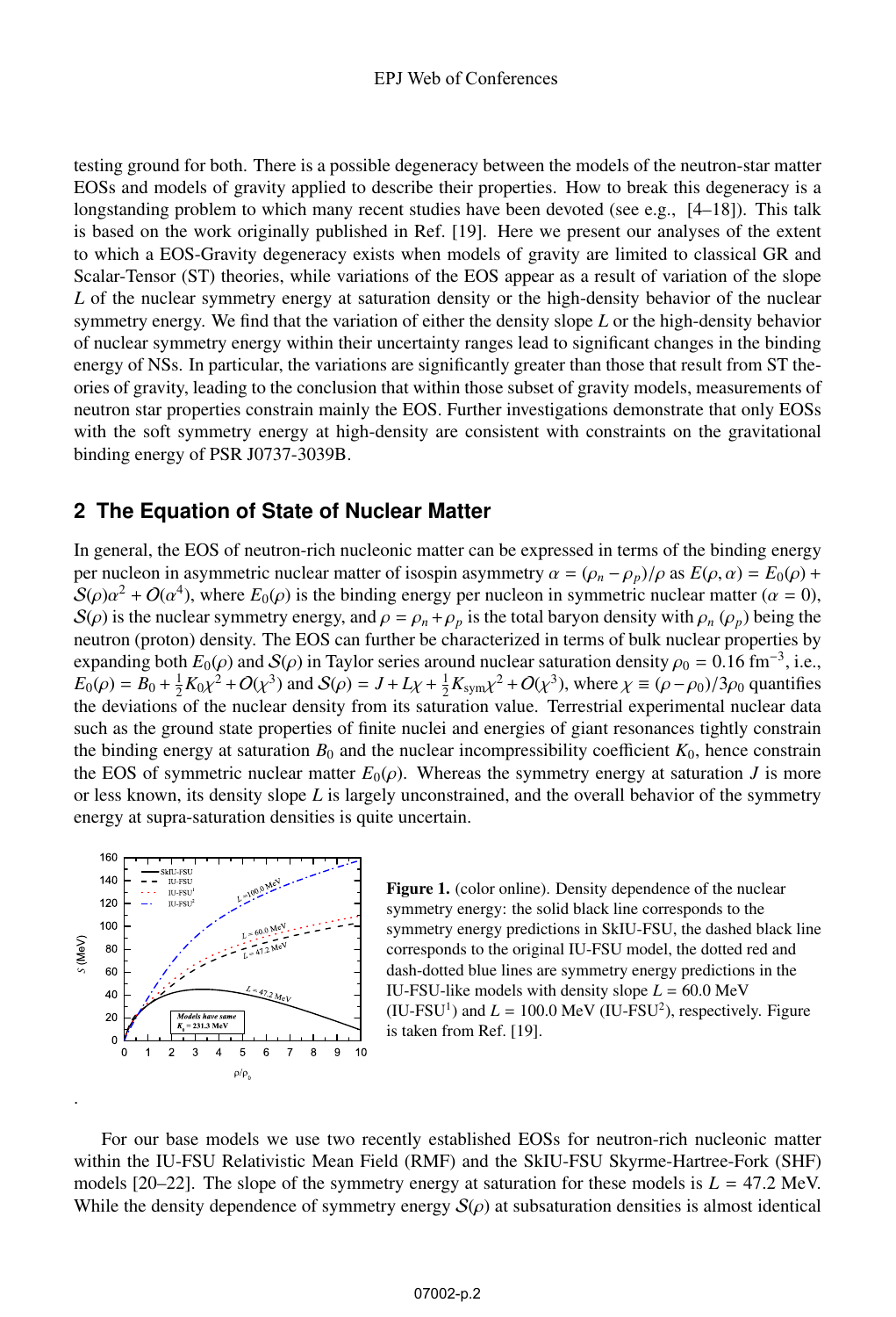#### OMEG2015

for these models, at supra-saturation densities of  $\geq 1.5\rho_0$  the two models give significantly different predictions of  $S(\rho)$ . To test the sensitivity of the gravitational binding energy of neutron stars to predictions of  $S(\rho)$ . To test the sensitivity of the gravitational binding energy of neutron stars to the variations of properties of neutron-rich nuclear matter around saturation density, we have further introduced two RMF models with density slopes of the symmetry energy at saturation density of  $L = 60$  MeV and  $L = 100$  MeV. Shown in Fig. 1 are the density dependence of the symmetry energy for these four models [19].

### **3 Comparison of Predictions between GR & Scalar-Tensor Theory Using Different EOSs**

Properties of neutron stars are not only sensitive to the underlying EOS, but also to the strong-field behavior of gravity. We will consider neutron stars in both GR and in the simplest natural extension of the GR known as the scalar-tensor theory of gravity. According to this theory, in addition to the second-rank metric tensor,  $q_{\mu\nu}$ , the gravitational force is also mediated by a scalar field,  $\varphi$ . The action defining this theory can be written in the most general form as [23, 24]

$$
S = \frac{c^4}{16\pi G} \int d^4x \sqrt{-g^*} \left[ R^* - 2g^{*\mu\nu} \partial_\mu \varphi \partial_\nu \varphi - V(\varphi) \right] + S_{\text{matter}} \left( \psi_{\text{matter}}; A^2(\varphi) g^*_{\mu\nu} \right) , \tag{1}
$$

where  $R^*$  is the Ricci scalar curvature with respect to the so-called *Einstein frame* metric  $g_{\mu\nu}^*$  and  $V(\alpha)$  is the scalar field potential. The physical metric is defined as  $g_{\mu} = A^2(\alpha)g^*$ . The relativistic *V*( $\varphi$ ) is the scalar field potential. The physical metric is defined as  $g_{\mu\nu} \equiv A^2(\varphi)g_{\mu\nu}^*$ . The relativistic equations for stellar structure in bydrostatic equilibrium can be written as equations for stellar structure in hydrostatic equilibrium can be written as

$$
\frac{dM_G(r)}{dr} = \frac{4\pi}{c^2}r^2\mathcal{E}(r)A^4(\varphi) + \frac{r^2}{2}\left(1 - \frac{2GM(r)}{c^2r}\right)\chi^2(r) + \frac{r^2}{4}V(\varphi) ,\qquad (2)
$$

$$
\frac{dM_{\rm B}(r)}{dr} = 4\pi m_{\rm B}r^2 \rho(r)A^3(\varphi) \,, \tag{3}
$$

$$
\frac{d\varphi(r)}{dr} = \chi(r) \,,\tag{4}
$$

$$
\frac{d\chi(r)}{dr} = \left[1 - \frac{2GM(r)}{c^2r}\right]^{-1} \left\{\frac{4\pi G}{c^4}A^4(\varphi)\left[\alpha(\varphi)\left(\mathcal{E}(r) - 3P(r)\right) + r\chi(r)\left(\mathcal{E}(r) - P(r)\right)\right]\right\}
$$

$$
- \frac{2}{r}\left(1 - \frac{GM(r)}{c^2r}\right)\chi(r) + \frac{1}{2}r\chi(r)V(\varphi) + \frac{1}{4}\frac{dV(\varphi)}{d\varphi}\right\},\tag{5}
$$

$$
\frac{dP(r)}{dr} = -\left(\mathcal{E}(r) + P(r)\right) \left[1 - \frac{2GM(r)}{c^2r}\right]^{-1} \left\{\frac{4\pi G}{c^4} r A^4(\varphi) P(r) + \frac{G}{c^2r^2} M(r) + \left(1 - \frac{2GM(r)}{c^2r}\right) \left(\frac{1}{2} r \chi^2(r) + \alpha(\varphi)\chi(r)\right) - \frac{1}{4} r V(\varphi)\right\},
$$
\n(6)

where  $\alpha(\varphi) \equiv \partial \ln A(\varphi) / \partial \varphi$ . Following the Ref. [23] we set  $V(\varphi) = 0$  which can only appear in models of modified gravity, and we consider a coupling function of the form  $A(\varphi) = \exp(\alpha_0 \varphi + \frac{1}{2} \beta_0 \varphi^2)$  [19].<br>For a given central pressure  $P(0) = P$  one can integrate the equations above from the center of the For a given central pressure  $P(0) = P_c$  one can integrate the equations above from the center of the star to  $r \to \infty$ , where the only input required is the EOS of dense matter in chemical equilibrium. At the center of the star the Einstein frame boundary conditions are given as  $P(0) = P_c$ ,  $\mathcal{E}(0) =$  $\mathcal{E}(c)$ ,  $\varphi(0) = \varphi_c$ ,  $\chi(0) = 0$ , while at infinity we demand cosmologically flat solution to agree with the observation  $\lim_{r\to\infty} \varphi(r) = 0$ . The stellar coordinate radius is determined by the condition of  $P(r_s) = 0$ . The physical radius of a neutron star is found in the Jordan frame as  $R_{\text{NS}} = A^2 [\varphi(r_s)] r_s$ .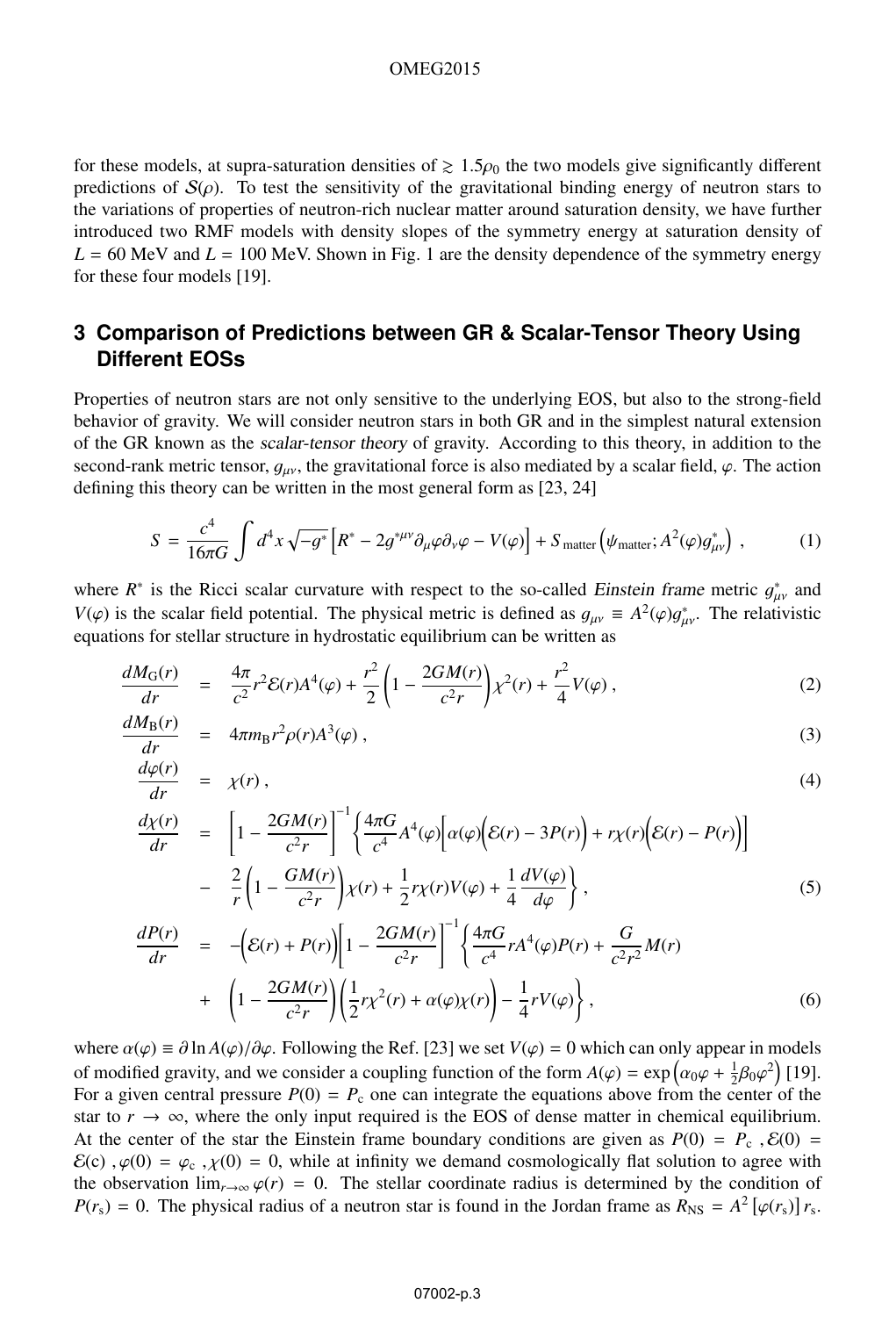Notice however that the physical stellar mass as measured by an observer at infinity matches with the coordinate mass, since at infinity the coupling function approaches unity. According to the latest observational constraints the quadratic parameter of the scalar-tensor theory should take values of not smaller than  $\beta_0 \ge -5.0$  Ref. [23, 25]. Similarly the absolute value of the linear parameter is also constrained very well by observation. We will therefore choose the upper bounds on these parameters constrained very well by observation. We will therefore choose the upper bounds on these parameters as  $\alpha_0^2 < 2.0 \times 10^{-5}$  and  $\beta_0 > -5.0$  [25].



Figure 2. (color online). The mass-versus-radius relation of neutron stars calculated using EOSs considered in this work. For the scalar-tensor theory the upper observational bound on parameters  $\{\alpha_0, \beta_0\} = \{\sqrt{2.0 \times 10^{-5}}, -5.0\}$  have been used. Figure is taken from Ref. [19].

In Fig. 2 we present our results for the mass versus radius relation of neutron stars as calculated by using the four EOSs discussed above both within GR and the scalar-tensor theory with  $\{\alpha_0, \beta_0\} =$  $\{\sqrt{2.0 \times 10^{-5}}, -5.0\}$ . we observe a larger radius in the scalar-tensor theories than in GR only for massive neutron stars. Even so, the changes in radii are much smaller than those that arise from massive neutron stars. Even so, the changes in radii are much smaller than those that arise from variation of the stiffness of the symmetry energy. In general, differences in predictions using the GR and the scalar-tensor theories within current observational bound on their parameters are much smaller than those due to the uncertainties in the EOS.

### **4 Constraining the Nuclear Symmetry Energy from the Gravitational Binding Energy**

The fractional gravitational binding energy  $\mathcal{B} \equiv M_G - M_B$  [26] [See Eqns.(2)-(3)] as a function of the total gravitational mass of a neutron star is displayed in Fig. 3. Notice that in general the GR predictions give a lower absolute value of the fractional binding energy for a given NS mass then the scalar-tensor theory. However the difference is quite negligible compared to the uncertainties coming from the variations of the EOS. Furthermore, all low-mass NSs are indistinguishable for an observer in these two models of gravity, because the critical value for the so-called "spontaneous scalarizaton" is reached only when NSs masses exceed about 1.4 solar mass. Thus measurements of NS mass and radii will lead to significantly constrain density dependence of the symmetry energy, rather than constraining gravity models within the GR and scalar-tensor theories.

As both the mass-verus-radius relation and gravitational binding energy of NSs are more sensitive to different EOSs, we further examine the effects on binding energy of the uncertain symmetry energy in more details (see again Fig. 3). Notice that with the very similar low-density symmetry energy up to about 1.5 $\rho_0$ , but different high-density behaviors, predictions for the  $\mathcal{B}/M_\text{G}$  in the SkIU-FSU and IU-FSU models are quite different. This effect becomes more evident with the increase of the total gravitational mass. With the IU-FSU as a reference baseline model then the relative changes in the fractional gravitational binding energies are 5.32%, 6.52% and 9.89% for 1.25 $M_{\odot}$ , 1.4 $M_{\odot}$  and  $1.9M_{\odot}$  neutron stars respectively. This is in contrast to the predictions of the binding energy in models with soft and stiff symmetry energies *at saturation—e.g.*, the IU-FSU with  $L = 47.2$  MeV and the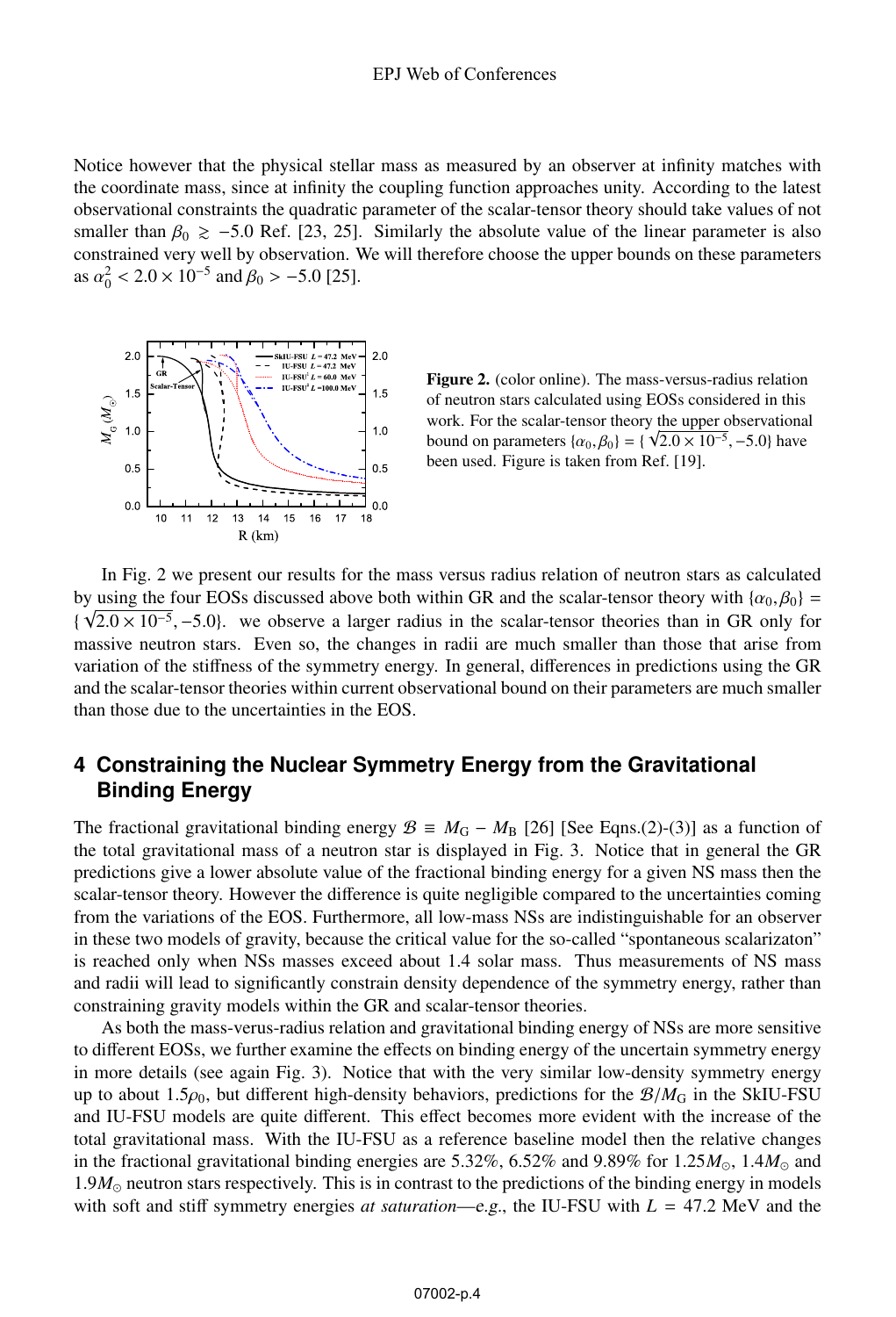

Figure 3. (color online). The fractional gravitational binding energy versus the gravitational mass of a neutron star for a set of the EOSs discussed in the text. The constraints on the gravitational binding energy of PSR J0737-3039B, under the assumption that it is formed in an electron-capture supernova, are given by the vertical brown and purple lines. Figure is taken from Ref. [19] with slight modifications.

IU-FSU<sup>2</sup> with  $L = 100$  MeV. Again using the former as a reference model, then the relative changes in the fractional gravitational binding energies are <sup>−</sup>10.26%, <sup>−</sup>8.85% and <sup>−</sup>7.44% for 1.25*M*, 1.4*M* and  $1.9M_{\odot}$  neutron stars respectively. Hence the fractional binding energy is more sensitive to the saturation density slope of the symmetry energy for low-mass neutron stars [27], while more sensitive to the supra-saturation behavior of the symmetry energy for massive stars [19].

The gravitational mass of the lighter pulsar PSR J0737-3039B is determined very accurately to be  $M_{\rm G}$  = 1.2489  $\pm$  0.0007 $M_{\odot}$  [28], which is one of the lowest reliably measured mass for any neutron star up to date. Due to its low mass it was suggested that this NS might have been formed as a result of the collapse of an electron-capture supernova from a an O-Ne-Mg white dwarf progenitor [29]. Under this assumption, it is estimated that the baryonic mass of the precollapse O-Ne-Mg core should lie between  $1.366M_{\odot} < M_{\rm B} < 1.375M_{\odot}$  [29] and  $1.358M_{\odot} < M_{\rm B} < 1.362M_{\odot}$  [30]. In Fig. 3 we show that only models with the soft symmetry energy are consistent with these set of constraints.

#### **5 Summary**

Interpreting properties of neutron stars require a resolution in the degeneracy between the EOS for super-dense matter and the strong-field gravity. With the goal of providing information that may help break this degeneracy we have studied effects of the nuclear symmetry energy within its current uncertain range on the mass-versus-radius relation and the binding energy of NSs within both the GR and the scalar-tensor theory of gravity. We have found that radii of neutron stars are primarily sensitive to the underlying EOS through the density dependence of the symmetry energy. Within the simplest natural extension of the GR known as the scalar-tensor theory of gravity, and by using upper observational bounds on the parameters of the theory, we found a negligible change in the binding energy of NSs over the whole mass range, and significant changes in radii only for NSs whose mass are well above  $1.4M_{\odot}$ . Even then, the changes in radii are found to be much smaller than those that result from variation of the stiffness of the symmetry energy. We have also shown that the gravitational binding energy is moderately sensitive to the nuclear symmetry energy, with lower mass neutron stars  $\leq 1.4M_{\odot}$  probing primarily the stiffness of the symmetry energy at nuclear saturation density, and massive stars being more sensitive to the high density behavior of the symmetry energy. A combination of observational and theoretical arguments on the gravitational binding energy of PSR J0737-3039B imply that only EOSs with soft symmetry energy at high density are consistent with the extracted values of the binding energy.